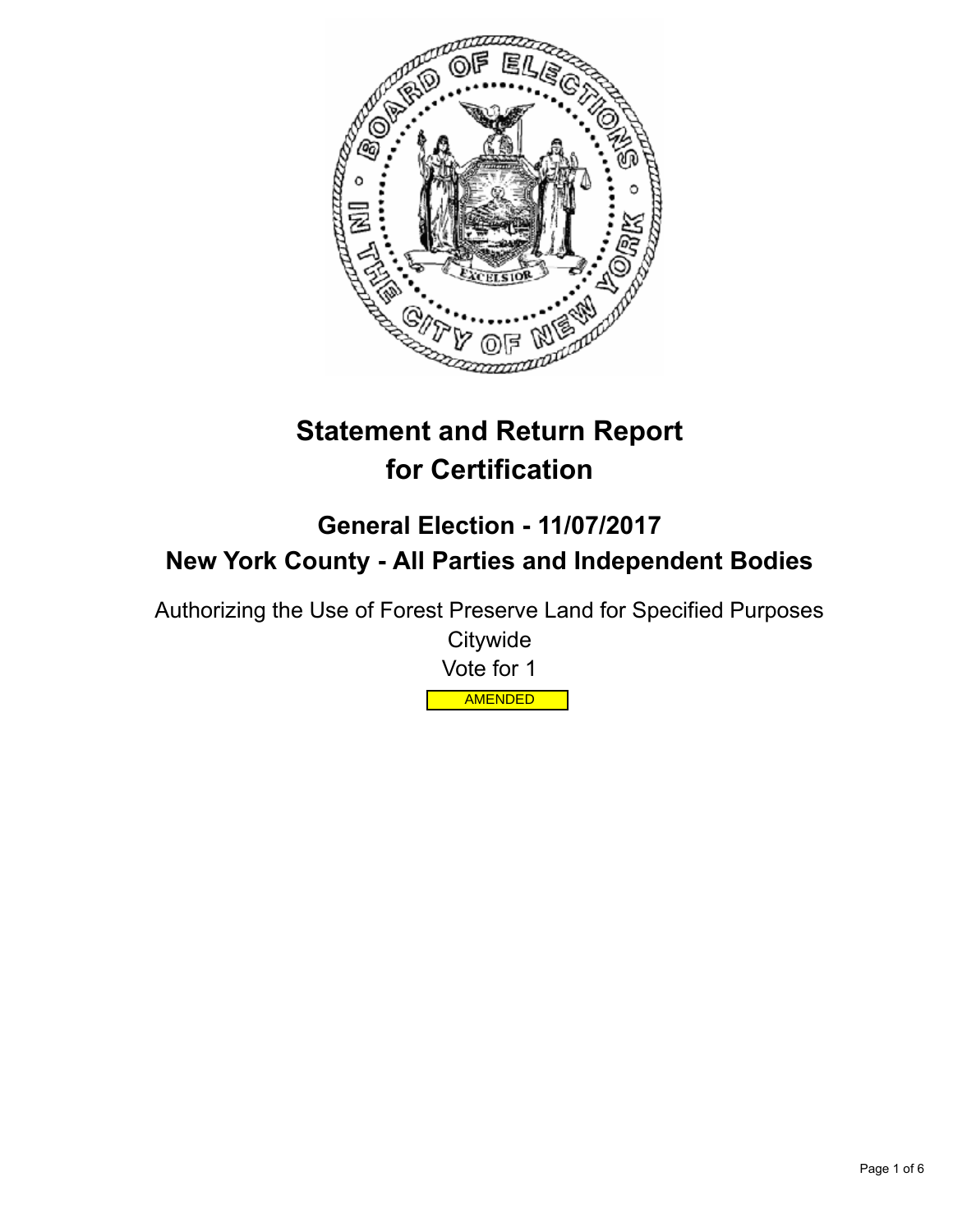

| <b>PUBLIC COUNTER</b>                                    | 18,367 |
|----------------------------------------------------------|--------|
| MANUALLY COUNTED EMERGENCY                               | 0      |
| ABSENTEE / MILITARY                                      | 404    |
| AFFIDAVIT                                                | 225    |
| <b>Total Ballots</b>                                     | 18,996 |
| Less - Inapplicable Federal/Special Presidential Ballots | 0      |
| <b>Total Applicable Ballots</b>                          | 18,996 |
| <b>YES</b>                                               | 8.113  |
| <b>NO</b>                                                | 6,310  |
| <b>Total Votes</b>                                       | 14,423 |
| Unrecorded                                               | 4,573  |

#### **Assembly District 66**

| <b>PUBLIC COUNTER</b>                                    | 22,055 |
|----------------------------------------------------------|--------|
| <b>MANUALLY COUNTED EMERGENCY</b>                        | 0      |
| ABSENTEE / MILITARY                                      | 677    |
| AFFIDAVIT                                                | 217    |
| <b>Total Ballots</b>                                     | 22,949 |
| Less - Inapplicable Federal/Special Presidential Ballots | 0      |
| <b>Total Applicable Ballots</b>                          | 22,949 |
| <b>YES</b>                                               | 13,474 |
| <b>NO</b>                                                | 6,919  |
| <b>Total Votes</b>                                       | 20,393 |
| Unrecorded                                               | 2,556  |

| <b>PUBLIC COUNTER</b>                                    | 26,849   |
|----------------------------------------------------------|----------|
| <b>MANUALLY COUNTED EMERGENCY</b>                        | $\Omega$ |
| ABSENTEE / MILITARY                                      | 794      |
| <b>AFFIDAVIT</b>                                         | 302      |
| <b>Total Ballots</b>                                     | 27,945   |
| Less - Inapplicable Federal/Special Presidential Ballots | 0        |
| <b>Total Applicable Ballots</b>                          | 27,945   |
| <b>YES</b>                                               | 16,438   |
| NO.                                                      | 8,315    |
| <b>Total Votes</b>                                       | 24,753   |
| Unrecorded                                               | 3.192    |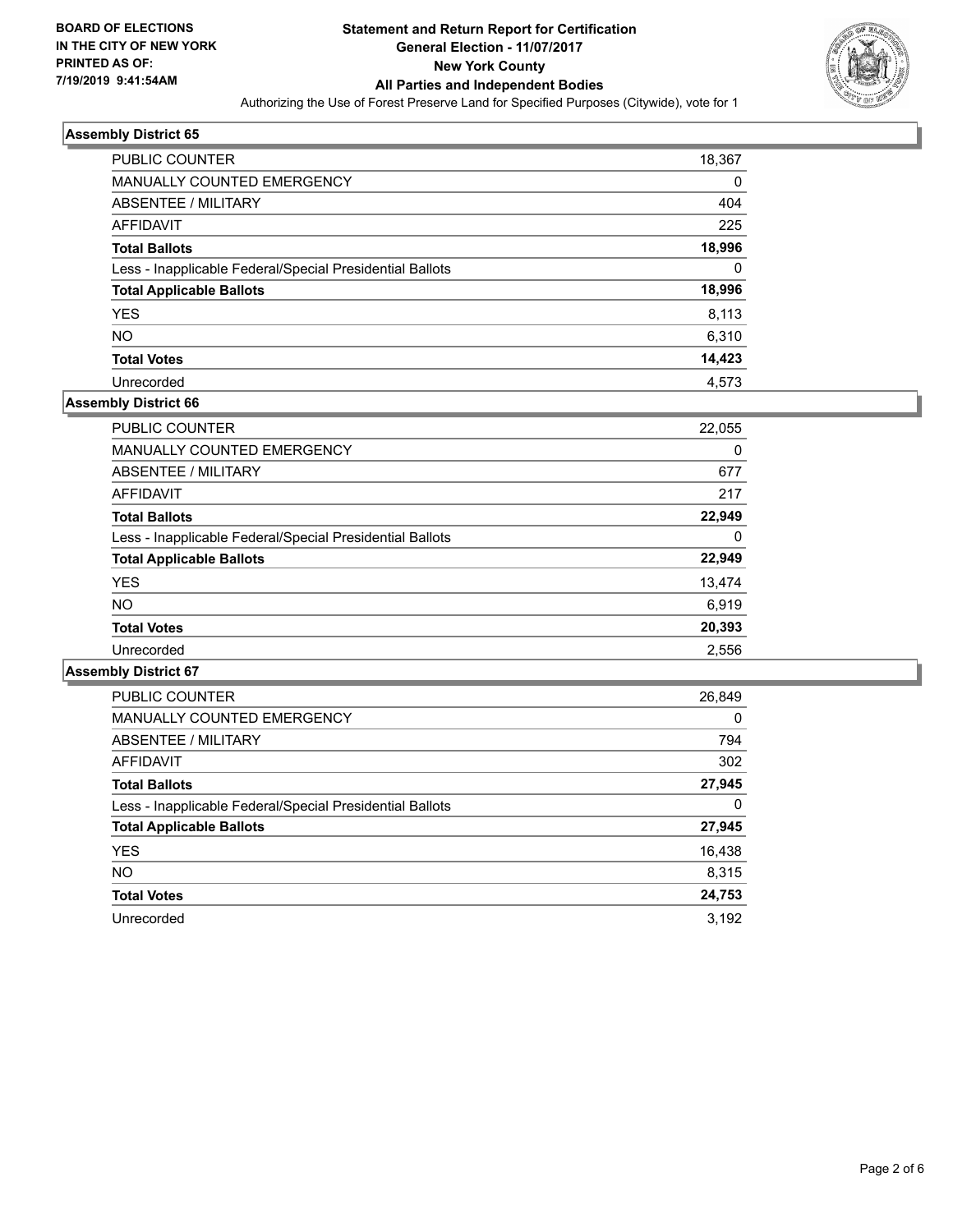

| <b>PUBLIC COUNTER</b>                                    | 17,249 |
|----------------------------------------------------------|--------|
| <b>MANUALLY COUNTED EMERGENCY</b>                        | 0      |
| ABSENTEE / MILITARY                                      | 538    |
| AFFIDAVIT                                                | 216    |
| <b>Total Ballots</b>                                     | 18,003 |
| Less - Inapplicable Federal/Special Presidential Ballots | 0      |
| <b>Total Applicable Ballots</b>                          | 18,003 |
| <b>YES</b>                                               | 6,688  |
| <b>NO</b>                                                | 7,695  |
| <b>Total Votes</b>                                       | 14,383 |
| Unrecorded                                               | 3.620  |

## **Assembly District 69**

| PUBLIC COUNTER                                           | 27,040 |
|----------------------------------------------------------|--------|
| <b>MANUALLY COUNTED EMERGENCY</b>                        | 0      |
| ABSENTEE / MILITARY                                      | 812    |
| AFFIDAVIT                                                | 302    |
| <b>Total Ballots</b>                                     | 28,154 |
| Less - Inapplicable Federal/Special Presidential Ballots | 0      |
| <b>Total Applicable Ballots</b>                          | 28,154 |
| <b>YES</b>                                               | 15,574 |
| NO.                                                      | 8,856  |
| <b>Total Votes</b>                                       | 24,430 |
| Unrecorded                                               | 3.724  |

| <b>PUBLIC COUNTER</b>                                    | 22,281 |
|----------------------------------------------------------|--------|
| MANUALLY COUNTED EMERGENCY                               |        |
| ABSENTEE / MILITARY                                      | 711    |
| AFFIDAVIT                                                | 382    |
| <b>Total Ballots</b>                                     | 23,375 |
| Less - Inapplicable Federal/Special Presidential Ballots | 0      |
| <b>Total Applicable Ballots</b>                          | 23,375 |
| <b>YES</b>                                               | 9,318  |
| NO.                                                      | 10,404 |
| <b>Total Votes</b>                                       | 19,722 |
| Unrecorded                                               | 3.653  |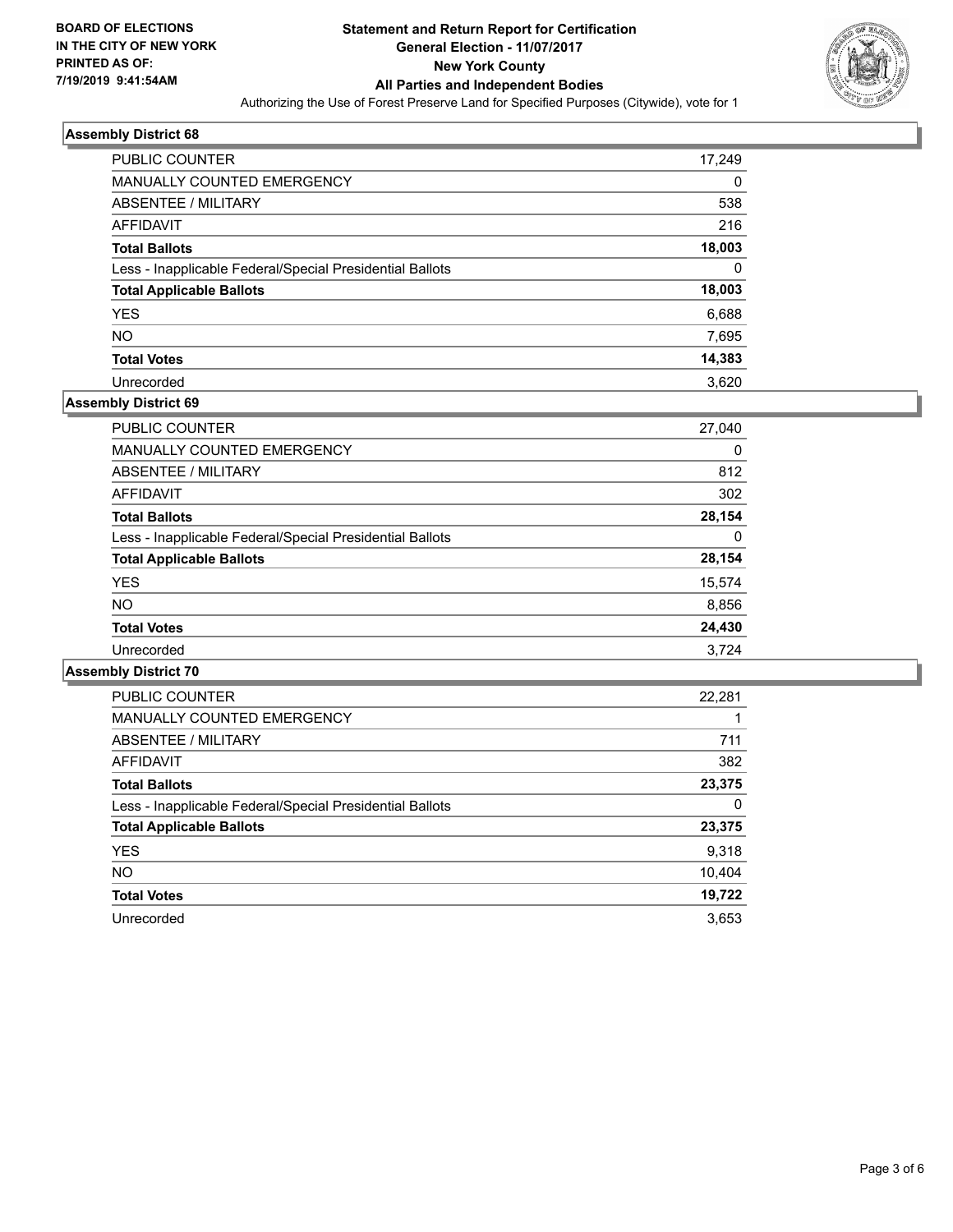

| <b>PUBLIC COUNTER</b>                                    | 21,654   |
|----------------------------------------------------------|----------|
| MANUALLY COUNTED EMERGENCY                               | $\Omega$ |
| ABSENTEE / MILITARY                                      | 513      |
| AFFIDAVIT                                                | 356      |
| <b>Total Ballots</b>                                     | 22,523   |
| Less - Inapplicable Federal/Special Presidential Ballots | 0        |
| <b>Total Applicable Ballots</b>                          | 22,523   |
| <b>YES</b>                                               | 9,401    |
| <b>NO</b>                                                | 9,347    |
| <b>Total Votes</b>                                       | 18,748   |
| Unrecorded                                               | 3.775    |

## **Assembly District 72**

| <b>PUBLIC COUNTER</b>                                    | 16,395 |
|----------------------------------------------------------|--------|
| <b>MANUALLY COUNTED EMERGENCY</b>                        | 0      |
| ABSENTEE / MILITARY                                      | 293    |
| AFFIDAVIT                                                | 249    |
| <b>Total Ballots</b>                                     | 16,937 |
| Less - Inapplicable Federal/Special Presidential Ballots | 0      |
| <b>Total Applicable Ballots</b>                          | 16,937 |
| <b>YES</b>                                               | 6,029  |
| <b>NO</b>                                                | 6,575  |
| <b>Total Votes</b>                                       | 12,604 |
| Unrecorded                                               | 4,333  |

| <b>PUBLIC COUNTER</b>                                    | 22,827   |
|----------------------------------------------------------|----------|
| <b>MANUALLY COUNTED EMERGENCY</b>                        | $\Omega$ |
| ABSENTEE / MILITARY                                      | 978      |
| AFFIDAVIT                                                | 228      |
| <b>Total Ballots</b>                                     | 24,033   |
| Less - Inapplicable Federal/Special Presidential Ballots | 0        |
| <b>Total Applicable Ballots</b>                          | 24,033   |
| <b>YES</b>                                               | 13,500   |
| <b>NO</b>                                                | 7,537    |
| <b>Total Votes</b>                                       | 21,037   |
| Unrecorded                                               | 2.996    |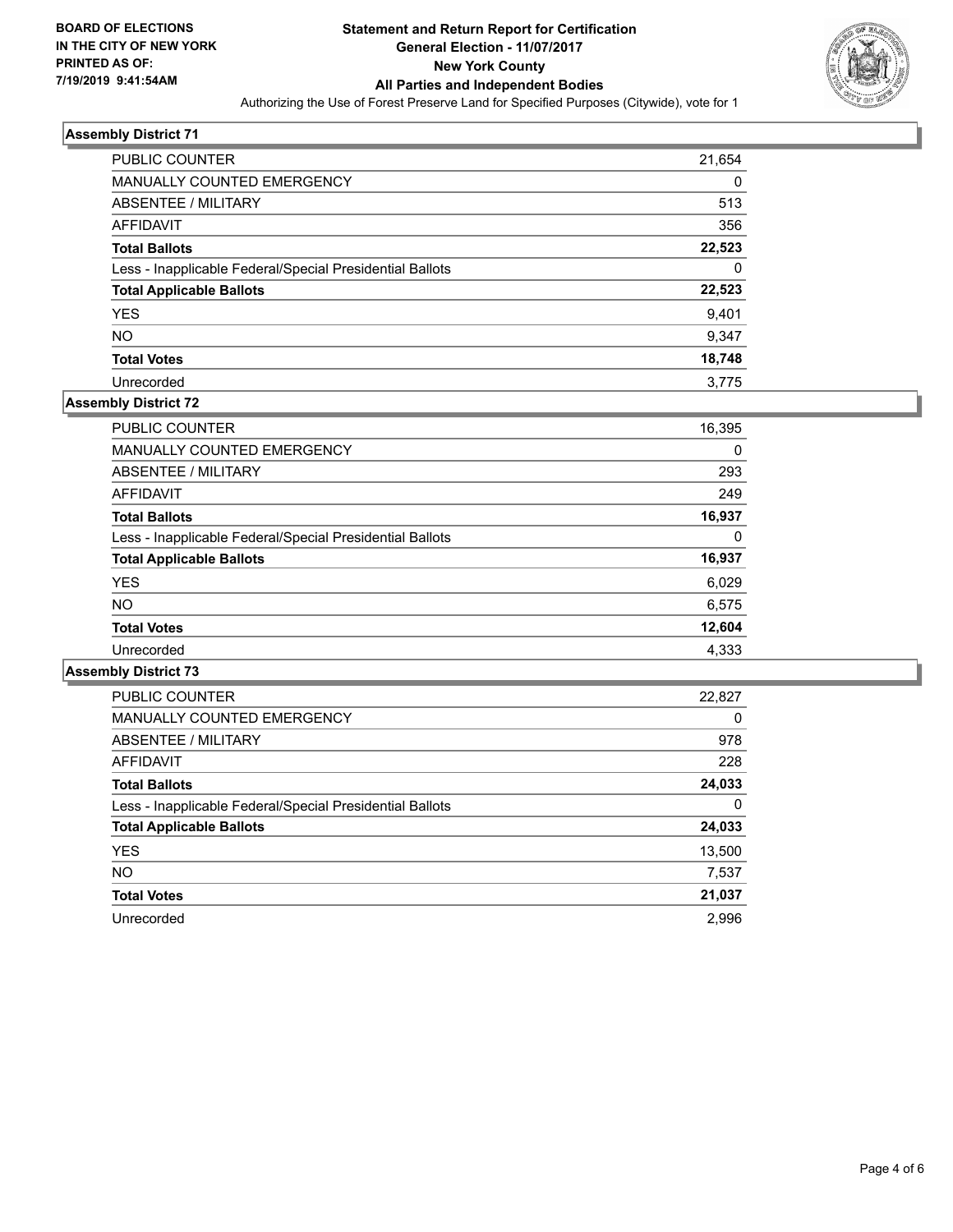

| <b>PUBLIC COUNTER</b>                                    | 21,830 |
|----------------------------------------------------------|--------|
| MANUALLY COUNTED EMERGENCY                               | 0      |
| <b>ABSENTEE / MILITARY</b>                               | 588    |
| AFFIDAVIT                                                | 247    |
| <b>Total Ballots</b>                                     | 22,665 |
| Less - Inapplicable Federal/Special Presidential Ballots | 0      |
| <b>Total Applicable Ballots</b>                          | 22,665 |
| <b>YES</b>                                               | 10,826 |
| <b>NO</b>                                                | 8,300  |
| <b>Total Votes</b>                                       | 19,126 |
| Unrecorded                                               | 3.539  |

## **Assembly District 75**

| <b>PUBLIC COUNTER</b>                                    | 21,293 |
|----------------------------------------------------------|--------|
| <b>MANUALLY COUNTED EMERGENCY</b>                        | 0      |
| ABSENTEE / MILITARY                                      | 692    |
| AFFIDAVIT                                                | 317    |
| <b>Total Ballots</b>                                     | 22,302 |
| Less - Inapplicable Federal/Special Presidential Ballots | 0      |
| <b>Total Applicable Ballots</b>                          | 22,302 |
| <b>YES</b>                                               | 12,190 |
| NO.                                                      | 7,177  |
| <b>Total Votes</b>                                       | 19,367 |
| Unrecorded                                               | 2.935  |

| <b>PUBLIC COUNTER</b>                                    | 23,201   |
|----------------------------------------------------------|----------|
| <b>MANUALLY COUNTED EMERGENCY</b>                        | $\Omega$ |
| ABSENTEE / MILITARY                                      | 711      |
| AFFIDAVIT                                                | 286      |
| <b>Total Ballots</b>                                     | 24,198   |
| Less - Inapplicable Federal/Special Presidential Ballots | 0        |
| <b>Total Applicable Ballots</b>                          | 24,198   |
| <b>YES</b>                                               | 13,247   |
| <b>NO</b>                                                | 8,222    |
| <b>Total Votes</b>                                       | 21,469   |
| Unrecorded                                               | 2.729    |